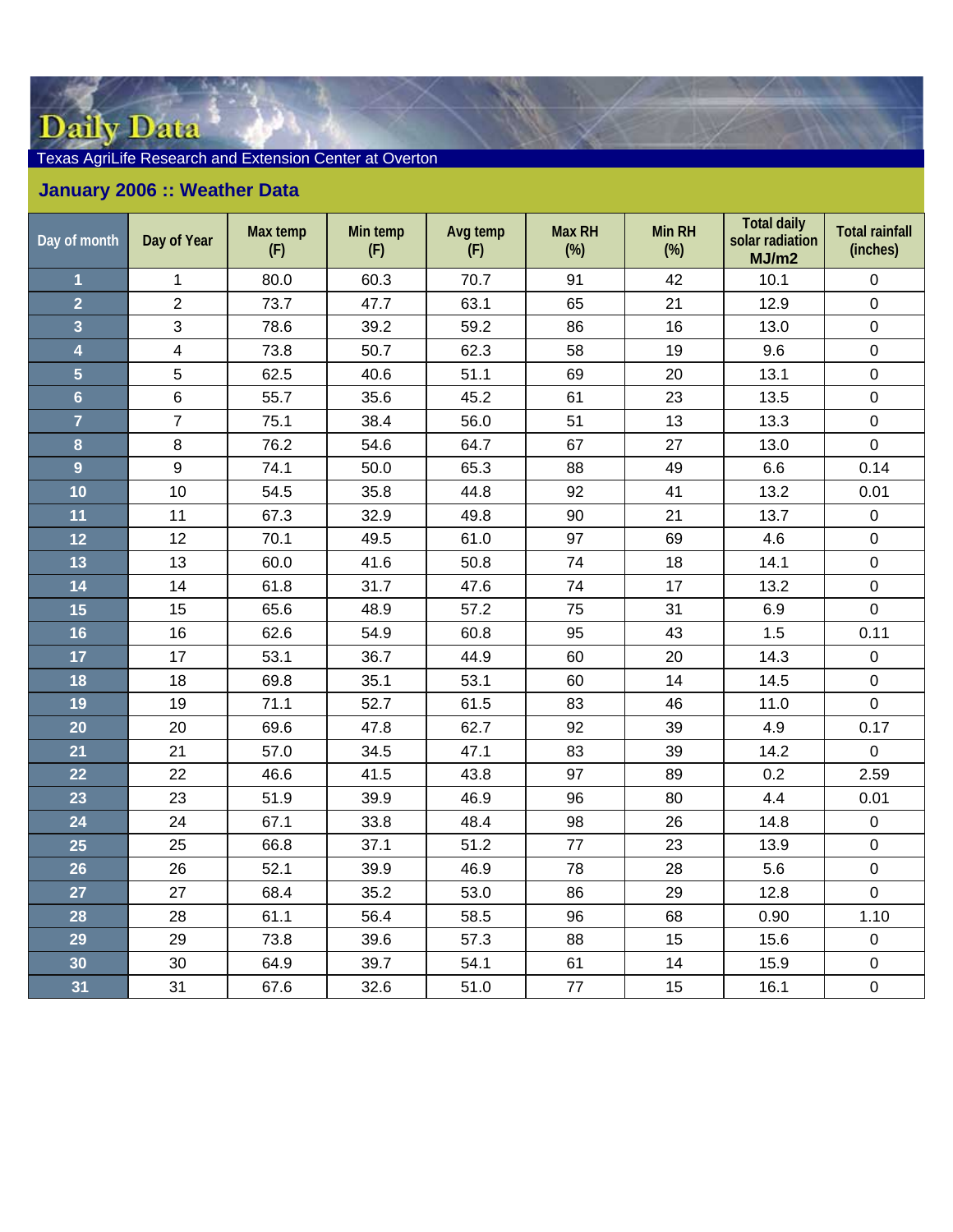| February 2006 :: Weather Data |             |                 |                 |                 |                         |                         |                                                |                                   |  |
|-------------------------------|-------------|-----------------|-----------------|-----------------|-------------------------|-------------------------|------------------------------------------------|-----------------------------------|--|
| Day of month                  | Day of Year | Max temp<br>(F) | Min temp<br>(F) | Avg temp<br>(F) | <b>Max RH</b><br>$(\%)$ | <b>Min RH</b><br>$(\%)$ | <b>Total daily</b><br>solar radiation<br>MJ/m2 | <b>Total rainfall</b><br>(inches) |  |
| $\mathbf 1$                   | 32          | 67.3            | 50.5            | 57.8            | 95                      | 59                      | 5.6                                            | 0.50                              |  |
| $\overline{2}$                | 33          | 71.3            | 51.9            | 59.9            | 97                      | 53                      | 12.8                                           | 0.08                              |  |
| 3                             | 34          | 52.6            | 42.6            | 48.1            | 97                      | 67                      | 3.7                                            | 0.25                              |  |
| 4                             | 35          | 57.6            | 34.1            | 44.5            | 97                      | 31                      | 16.0                                           | $\pmb{0}$                         |  |
| 5                             | 36          | 66.0            | 31.5            | 49.8            | 94                      | 33                      | 14.3                                           | $\pmb{0}$                         |  |
| $6\phantom{a}$                | 37          | 57.7            | 40.9            | 51.2            | 93                      | 28                      | 16.5                                           | $\pmb{0}$                         |  |
| $\overline{7}$                | 38          | 57.0            | 29.3            | 41.8            | 76                      | 20                      | 17.1                                           | $\pmb{0}$                         |  |
| $\bf{8}$                      | 39          | 68.7            | 35.9            | 50.0            | 73                      | 19                      | 16.9                                           | $\pmb{0}$                         |  |
| 9                             | 40          | 58.7            | 37.6            | 46.9            | 76                      | 34                      | 16.0                                           | $\pmb{0}$                         |  |
| 10                            | 41          | 54.4            | 38.6            | 46.3            | 96                      | 63                      | 0.9                                            | 0.72                              |  |
| 11                            | 42          | 42.5            | 29.8            | 37.0            | 90                      | 29                      | 17.4                                           | $\pmb{0}$                         |  |
| 12                            | 43          | 56.0            | 25.1            | 39.4            | 67                      | 18                      | 18.0                                           | $\pmb{0}$                         |  |
| 13                            | 44          | 55.7            | 25.4            | 40.6            | 79                      | 17                      | 18.2                                           | $\pmb{0}$                         |  |
| 14                            | 45          | 68.3            | 37.9            | 53.2            | 79                      | 37                      | 17.1                                           | $\pmb{0}$                         |  |
| 15                            | 46          | 73.1            | 53.9            | 63.6            | 96                      | 53                      | 10.1                                           | $\pmb{0}$                         |  |
| 16                            | 47          | 75.8            | 54.5            | 67.9            | 85                      | 55                      | 6.4                                            | 0.02                              |  |
| 17                            | 48          | 51.5            | 39.5            | 44.1            | 87                      | 49                      | 3.1                                            | 0.01                              |  |
| 18                            | 49          | 38.3            | 28.7            | 33.1            | 96                      | 81                      | 1.6                                            | 0.04                              |  |
| 19                            | 50          | 30.5            | 25.7            | 27.9            | 96                      | 65                      | 3.7                                            | $\pmb{0}$                         |  |
| 20                            | 51          | 36.6            | 28.0            | 32.85           | 97                      | 92                      | 3.8                                            | 0.06                              |  |
| 21                            | 52          | 45.0            | 35.7            | 40.2            | 98                      | 96                      | 2.1                                            | 0.05                              |  |
| 22                            | 53          | 50.5            | 44.5            | 46.9            | 98                      | 95                      | 1.9                                            | 0.02                              |  |
| 23                            | 54          | 57.9            | 41.9            | 49.8            | 96                      | 32                      | 9.2                                            | $\mathbf 0$                       |  |
| 24                            | 55          | 64.4            | 40.9            | 51.9            | 95                      | 27                      | 9.8                                            | 0.25                              |  |
| 25                            | 56          | 53.0            | 44.8            | 49.8            | 97                      | 88                      | 1.8                                            | 1.53                              |  |
| 26                            | 57          | 60.2            | 36.0            | 46.4            | 96                      | 19                      | 20.0                                           | $\pmb{0}$                         |  |
| 27                            | 58          | 69.7            | 40.5            | 54.7            | 79                      | 31                      | 19.8                                           | $\pmb{0}$                         |  |
| 28                            | 59          | 77.2            | 51.7            | 64.3            | 94                      | 45                      | 18.8                                           | $\pmb{0}$                         |  |
|                               |             |                 |                 |                 |                         |                         |                                                |                                   |  |
|                               |             |                 |                 |                 |                         |                         |                                                |                                   |  |
|                               |             |                 |                 |                 |                         |                         |                                                |                                   |  |
|                               |             |                 |                 |                 |                         |                         |                                                |                                   |  |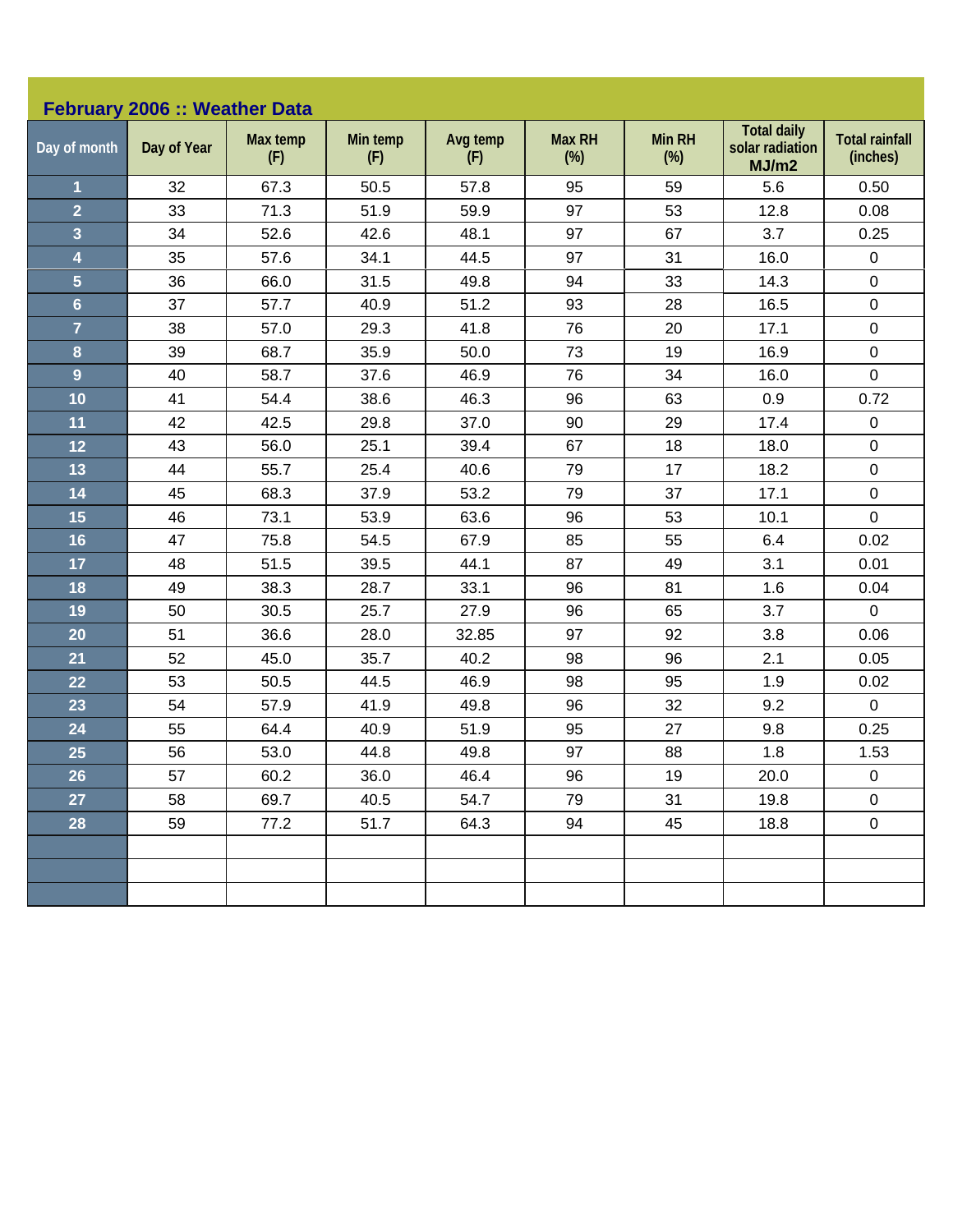## **March 2006 :: Weather Data**

| Day of month            | Day of Year | Max temp<br>(F) | Min temp<br>(F) | Avg temp<br>(F) | <b>Max RH</b><br>$(\%)$ | Min RH<br>$(\%)$ | <b>Total daily</b><br>solar radiation<br>MJ/m2 | <b>Total rainfall</b><br>(inches) |
|-------------------------|-------------|-----------------|-----------------|-----------------|-------------------------|------------------|------------------------------------------------|-----------------------------------|
| $\overline{\mathbf{1}}$ | 60          | 81.8            | 60.2            | 69.6            | 88                      | 42               | 18.4                                           | 0                                 |
| $\overline{2}$          | 61          | 73.8            | 57.4            | 65.6            | 94                      | 43               | 10.5                                           | $\pmb{0}$                         |
| $\overline{\mathbf{3}}$ | 62          | 71.5            | 52.2            | 60.1            | 71                      | 24               | 18.1                                           | 0.01                              |
| $\overline{\mathbf{4}}$ | 63          | 68.7            | 45.0            | 57.5            | 68                      | 27               | 16.8                                           | $\pmb{0}$                         |
| $\overline{\mathbf{5}}$ | 64          | 75.3            | 55.2            | 64.8            | 90                      | 48               | 11.3                                           | $\mathbf 0$                       |
| $6\phantom{a}$          | 65          | 82.0            | 56.7            | 68.0            | 96                      | 24               | 19.4                                           | $\mathbf 0$                       |
| $\overline{7}$          | 66          | 75.8            | 57.3            | 65.9            | 96                      | 57               | 10.2                                           | $\pmb{0}$                         |
| 8                       | 67          | 79.6            | 63.8            | 70.6            | 89                      | 45               | 12.5                                           | $\mathsf{O}\xspace$               |
| $\overline{9}$          | 68          | 74.1            | 51.8            | 66.2            | 88                      | 18               | 17.9                                           | 0.37                              |
| 10                      | 69          | 82.1            | 49.6            | 67.1            | 84                      | 27               | 17.9                                           | $\pmb{0}$                         |
| 11                      | 70          | 83.3            | 69.5            | 75.3            | 84                      | 50               | 10.4                                           | $\pmb{0}$                         |
| 12                      | 71          | 83.5            | 70.9            | 76.4            | 83                      | 47               | 15.1                                           | $\mathbf 0$                       |
| 13                      | 72          | 73.4            | 53.6            | 63.0            | 90                      | 20               | 11.6                                           | 0.22                              |
| 14                      | 73          | 65.5            | 42.5            | 53.3            | 64                      | 15               | 22.5                                           | $\pmb{0}$                         |
| 15                      | 74          | 67.0            | 40.3            | 56.2            | 75                      | 14               | 13.6                                           | $\pmb{0}$                         |
| 16                      | 75          | 75.6            | 57.5            | 64.9            | 84                      | 47               | 10.7                                           | $\mathbf 0$                       |
| 17                      | 76          | 71.0            | 44.7            | 59.2            | 77                      | 19               | 19.4                                           | 0.04                              |
| 18                      | 77          | 55.5            | 48.6            | 50.9            | 95                      | 61               | 2.6                                            | 0.61                              |
| 19                      | 78          | 50.7            | 49.1            | 49.8            | 96                      | 90               | 1.3                                            | 0.60                              |
| 20                      | 79          | 73.1            | 49.0            | 59.7            | 97                      | 24               | 10.4                                           | 1.35                              |
| 21                      | 80          | 57.5            | 40.3            | 48.8            | 77                      | 43               | 23.3                                           | $\pmb{0}$                         |
| 22                      | 81          | 50.1            | 35.5            | 43.6            | 90                      | 57               | 11.4                                           | $\pmb{0}$                         |
| 23                      | 82          | 41.7            | 37.3            | 40.0            | 84                      | 62               | 5.0                                            | $\mathbf 0$                       |
| 24                      | 83          | 56.0            | 30.4            | 42.4            | 86                      | 26               | 23.8                                           | $\pmb{0}$                         |
| 25                      | 84          | 64.8            | 32.3            | 48.6            | 94                      | 24               | 23.0                                           | $\mathbf 0$                       |
| 26                      | 85          | 69.7            | 39.7            | 56.1            | 77                      | 30               | 21.4                                           | $\pmb{0}$                         |
| 27                      | 86          | 64.6            | 54.6            | 60.3            | 95                      | 69               | 4.5                                            | 0.02                              |
| 28                      | 87          | 64.8            | 49.7            | 57.9            | 96                      | 66               | 5.7                                            | 0.51                              |
| 29                      | 88          | 71.8            | 50.0            | 62.0            | 97                      | 66               | 11.5                                           | 0.02                              |
| 30                      | 89          | 78.7            | 61.9            | 69.2            | 90                      | 53               | 13.0                                           | $\pmb{0}$                         |
| 31                      | 90          | 81.8            | 61.9            | 71.4            | 90                      | 53               | 21.3                                           | 0.01                              |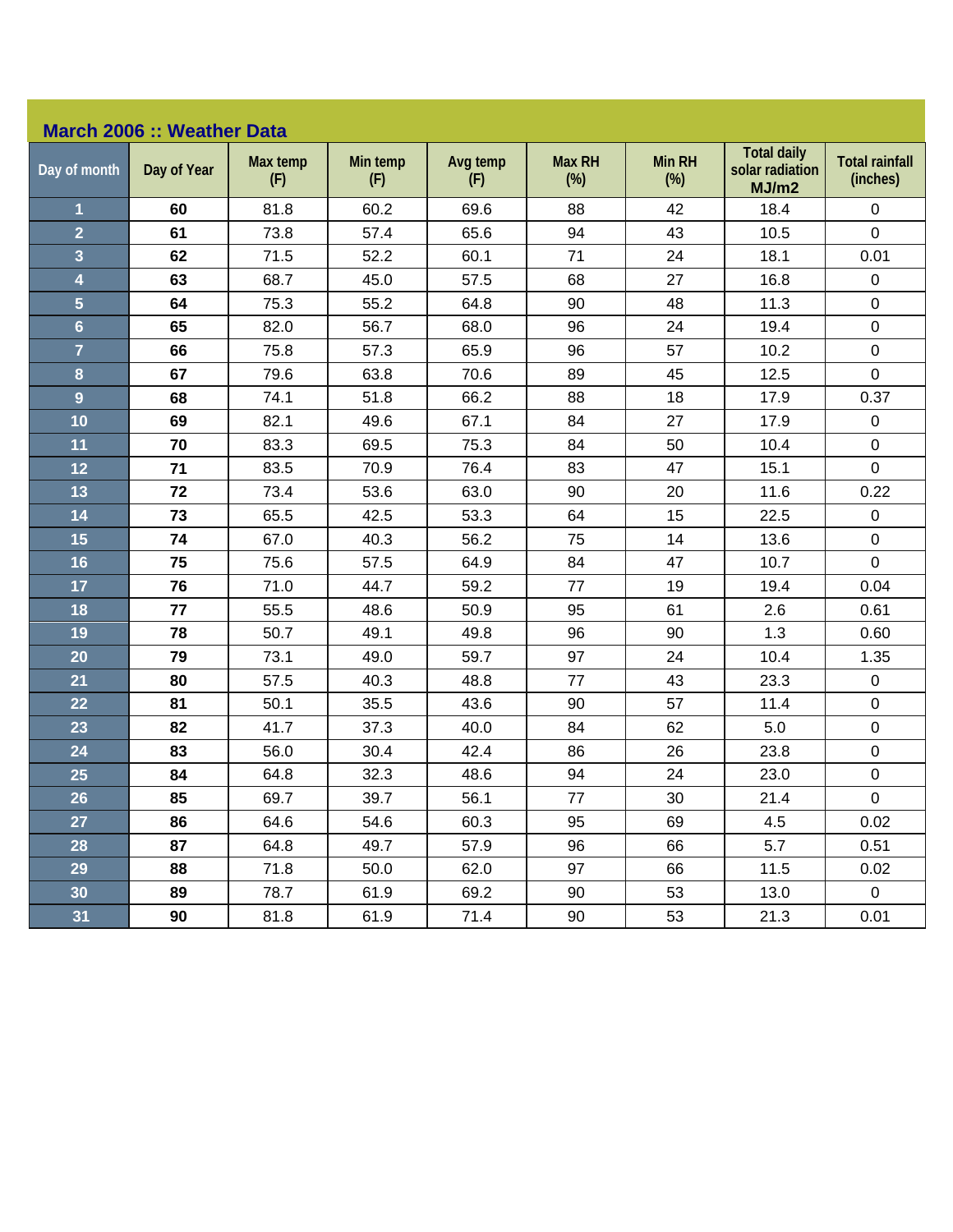| <b>April 2006 :: Weather Data</b> |             |                 |                 |                 |                         |                         |                                                |                                   |  |
|-----------------------------------|-------------|-----------------|-----------------|-----------------|-------------------------|-------------------------|------------------------------------------------|-----------------------------------|--|
| Day of month                      | Day of Year | Max temp<br>(F) | Min temp<br>(F) | Avg temp<br>(F) | <b>Max RH</b><br>$(\%)$ | <b>Min RH</b><br>$(\%)$ | <b>Total daily</b><br>solar radiation<br>MJ/m2 | <b>Total rainfall</b><br>(inches) |  |
| 1                                 | 91          | 82.8            | 67.0            | 73.2            | 98                      | 56                      | 13.3                                           | 0                                 |  |
| $\overline{2}$                    | 92          | 79.6            | 68.8            | 74.0            | 94                      | 61                      | 10.5                                           | $\mathbf 0$                       |  |
| $\overline{\mathbf{3}}$           | 93          | 82.0            | 60.4            | 71.3            | 97                      | 24                      | 23.6                                           | $\pmb{0}$                         |  |
| 4                                 | 94          | 77.7            | 50.1            | 65.1            | 89                      | 38                      | 21.5                                           | $\pmb{0}$                         |  |
| 5                                 | 95          | 82.8            | 62.7            | 71.8            | 96                      | 43                      | 18.9                                           | $\pmb{0}$                         |  |
| $6\phantom{a}$                    | 96          | 75.5            | 66.9            | 71.1            | 87                      | 70                      | 9.5                                            | $\pmb{0}$                         |  |
| $\overline{7}$                    | 97          | 84.6            | 58.1            | 74.2            | 95                      | 21                      | 21.0                                           | $\pmb{0}$                         |  |
| 8                                 | 98          | 72.1            | 53.4            | 60.4            | 88                      | 45                      | 18.2                                           | $\pmb{0}$                         |  |
| 9                                 | 99          | 72.6            | 46.2            | 58.3            | 99                      | 31                      | 26.6                                           | $\mathsf 0$                       |  |
| 10                                | 100         | 77.4            | 43.6            | 61.8            | 93                      | 25                      | 25.6                                           | $\pmb{0}$                         |  |
| 11                                | 101         | 77.1            | 55.4            | 66.9            | 93                      | 48                      | 20.0                                           | $\pmb{0}$                         |  |
| 12                                | 102         | 78.4            | 60.8            | 68.7            | 94                      | 53                      | 16.7                                           | $\pmb{0}$                         |  |
| 13                                | 103         | 83.7            | 60.8            | 70.3            | 100                     | 41                      | 24.7                                           | $\pmb{0}$                         |  |
| 14                                | 104         | 82.0            | 61.0            | 70.3            | 96                      | 48                      | 23.2                                           | $\pmb{0}$                         |  |
| 15                                | 105         | 83.2            | 63.5            | 73.1            | 94                      | 50                      | 24.7                                           | $\pmb{0}$                         |  |
| 16                                | 106         | 88.2            | 67.3            | 76.3            | 87                      | 47                      | 23.7                                           | $\pmb{0}$                         |  |
| 17                                | 107         | 91.1            | 68.3            | 78.7            | 96                      | 50                      | 24.9                                           | $\pmb{0}$                         |  |
| 18                                | 108         | 92.2            | 67.5            | 79.7            | 95                      | 34                      | 24.9                                           | $\mathbf 0$                       |  |
| 19                                | 109         | 89.7            | 66.1            | 77.9            | 97                      | 43                      | 23.4                                           | 0.97                              |  |
| 20                                | 110         | 81.2            | 63.1            | 70.3            | 97                      | 58                      | 14.2                                           | 0.13                              |  |
| 21                                | 111         | 76.3            | 59.3            | 66.5            | 99                      | 59                      | 14.6                                           | 0.41                              |  |
| 22                                | 112         | 83.0            | 53.8            | 68.1            | 100                     | 27                      | 26.3                                           | $\pmb{0}$                         |  |
| 23                                | 113         | 85.5            | 61.0            | 72.3            | 88                      | 38                      | 26.2                                           | $\pmb{0}$                         |  |
| 24                                | 114         | 84.1            | 65.6            | 74.4            | 98                      | 51                      | 20.8                                           | $\pmb{0}$                         |  |
| 25                                | 115         | 76.7            | 53.7            | 67.6            | 98                      | 84                      | 6.6                                            | 0.13                              |  |
| 26                                | 116         | 64.9            | 51.0            | 56.8            | 99                      | 65                      | 14.2                                           | 0                                 |  |
| 27                                | 117         | 76.9            | 46.4            | 61.7            | 100                     | 44                      | 26.5                                           | $\mathbf 0$                       |  |
| 28                                | 118         | 76.6            | 59.6            | 68.8            | 96                      | 66                      | 12.0                                           | $\mathbf 0$                       |  |
| 29                                | 119         | 76.8            | 60.9            | 70.4            | 99                      | 58                      | 15.2                                           | 1.18                              |  |
| 30                                | 120         | 81.4            | 55.2            | 68.0            | 96                      | 26                      | 27.7                                           | $\mathbf 0$                       |  |
|                                   |             |                 |                 |                 |                         |                         |                                                |                                   |  |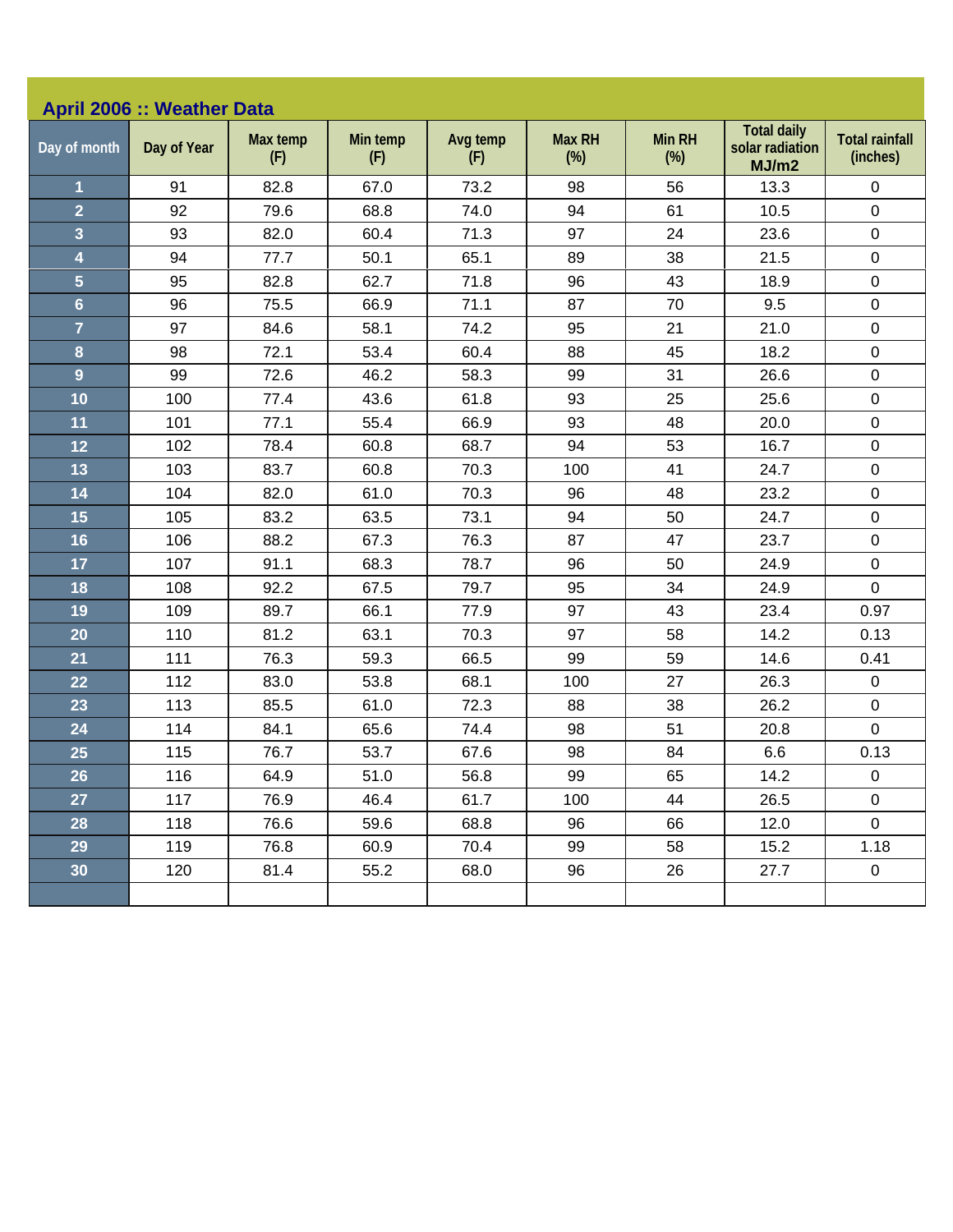|                | May 2006 :: Weather Data |                 |                 |                 |                         |                      |                                                |                                   |  |  |
|----------------|--------------------------|-----------------|-----------------|-----------------|-------------------------|----------------------|------------------------------------------------|-----------------------------------|--|--|
| Day of month   | Day of Year              | Max temp<br>(F) | Min temp<br>(F) | Avg temp<br>(F) | <b>Max RH</b><br>$(\%)$ | <b>Min RH</b><br>(%) | <b>Total daily</b><br>solar radiation<br>MJ/m2 | <b>Total rainfall</b><br>(inches) |  |  |
| 1              | 121                      | 86.8            | 59.9            | 73.8            | 79                      | 27                   | 27.4                                           | 0                                 |  |  |
| $\overline{2}$ | 122                      | 84.3            | 70.3            | 76.1            | 93                      | 54                   | 20.4                                           | $\pmb{0}$                         |  |  |
| $\overline{3}$ | 123                      | 85.6            | 67.0            | 76.3            | 98                      | 51                   | 22.7                                           | $\mathbf 0$                       |  |  |
| 4              | 124                      | 83.2            | 67.4            | 74.1            | 98                      | 61                   | 16.6                                           | 0                                 |  |  |
| 5              | 125                      | 78.3            | 65.0            | 70.7            | 97                      | 60                   | 19.5                                           | 0.02                              |  |  |
| $6\phantom{a}$ | 126                      | 73.8            | 62.6            | 66.8            | 99                      | 73                   | 8.9                                            | 1.26                              |  |  |
| $\overline{7}$ | 127                      | 66.3            | 60.4            | 63.0            | 99                      | 81                   | 8.0                                            | 0                                 |  |  |
| 8              | 128                      | 83.2            | 60.5            | 71.2            | 98                      | 54                   | 22.4                                           | 0                                 |  |  |
| $\overline{9}$ | 129                      | 87.6            | 71.5            | 78.9            | 96                      | 65                   | 17.5                                           | $\pmb{0}$                         |  |  |
| 10             | 130                      | 83.7            | 61.3            | 75.4            | 96                      | 45                   | 21.2                                           | 0                                 |  |  |
| 11             | 131                      | 73.9            | 50.1            | 63.1            | 92                      | 30                   | 28.6                                           | 0                                 |  |  |
| 12             | 132                      | 82.6            | 51.9            | 68.3            | 88                      | 27                   | 27.9                                           | $\pmb{0}$                         |  |  |
| 13             | 133                      | 86.5            | 61.4            | 73.1            | 89                      | 37                   | 27.4                                           | 0                                 |  |  |
| 14             | 134                      | 77.3            | 63.6            | 70.1            | 98                      | 47                   | 11.0                                           | 0.37                              |  |  |
| 15             | 135                      | 73.0            | 54.5            | 63.6            | 89                      | 38                   | 26.3                                           | $\pmb{0}$                         |  |  |
| 16             | 136                      | 75.5            | 52.8            | 64.3            | 94                      | 34                   | 25.4                                           | $\mathbf 0$                       |  |  |
| 17             | 137                      | 79.4            | 51.2            | 65.9            | 94                      | 30                   | 28.4                                           | $\pmb{0}$                         |  |  |
| 18             | 138                      | 86.6            | 57.6            | 72.4            | 84                      | 28                   | 28.1                                           | $\pmb{0}$                         |  |  |
| 19             | 139                      | 90.6            | 63.7            | 77.6            | 82                      | 30                   | 28.0                                           | $\pmb{0}$                         |  |  |
| 20             | 140                      | 88.0            | 66.2            | 77.0            | 94                      | 44                   | 27.7                                           | $\mathbf 0$                       |  |  |
| 21             | 141                      | 86.4            | 63.5            | 74.8            | 97                      | 38                   | 28.1                                           | $\pmb{0}$                         |  |  |
| 22             | 142                      | 88.5            | 69.4            | 77.5            | 98                      | 41                   | 25.2                                           | $\mathbf 0$                       |  |  |
| 23             | 143                      | 88.5            | 69.9            | 78.5            | 98                      | 46                   | 24.1                                           | $\mathbf 0$                       |  |  |
| 24             | 144                      | 88.4            | 67.6            | 78.2            | 96                      | 50                   | 23.7                                           | $\mathbf 0$                       |  |  |
| 25             | 145                      | 88.7            | 70.7            | 79.5            | 96                      | 47                   | 25.3                                           | 0                                 |  |  |
| 26             | 146                      | 89.8            | 71.0            | 79.7            | 96                      | 46                   | 23.2                                           | $\pmb{0}$                         |  |  |
| 27             | 147                      | 91.6            | 72.0            | 81.2            | 95                      | 41                   | 23.3                                           | $\mathbf 0$                       |  |  |
| 28             | 148                      | 89.7            | 74.8            | 80.9            | 89                      | 46                   | 21.1                                           | $\pmb{0}$                         |  |  |
| 29             | 149                      | 84.9            | 69.8            | 78.5            | 92                      | 57                   | 23.0                                           | $\mathbf 0$                       |  |  |
| 30             | 150                      | 85.8            | 67.8            | 76.7            | 97                      | 45                   | 19.6                                           | 0.01                              |  |  |
| 31             | 151                      | 79.2            | 68.7            | 73.5            | 96                      | 72                   | 10.3                                           | 0.08                              |  |  |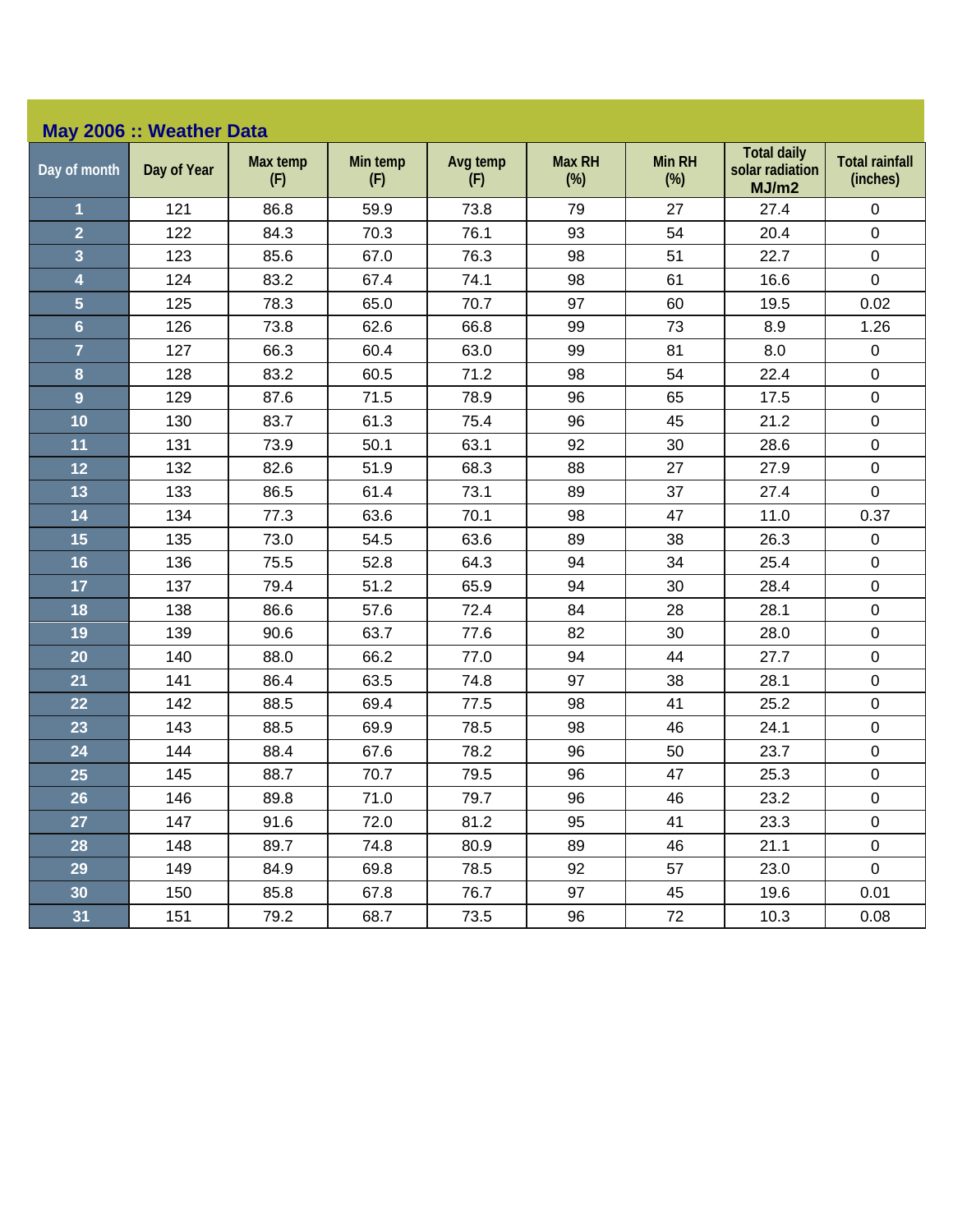| June 2006 :: Weather Data |             |                 |                 |                 |                         |                         |                                                |                                   |  |
|---------------------------|-------------|-----------------|-----------------|-----------------|-------------------------|-------------------------|------------------------------------------------|-----------------------------------|--|
| Day of month              | Day of Year | Max temp<br>(F) | Min temp<br>(F) | Avg temp<br>(F) | <b>Max RH</b><br>$(\%)$ | <b>Min RH</b><br>$(\%)$ | <b>Total daily</b><br>solar radiation<br>MJ/m2 | <b>Total rainfall</b><br>(inches) |  |
| $\overline{\mathbf{1}}$   | 152         | 85.2            | 68.1            | 74.3            | 98                      | 53                      | 16.6                                           | 0.01                              |  |
| $\overline{2}$            | 153         | 89.0            | 67.1            | 77.2            | 99                      | 39                      | 22.2                                           | $\mathbf 0$                       |  |
| 3                         | 154         | 87.5            | 63.3            | 76.1            | 99                      | 29                      | 26.3                                           | $\mathsf 0$                       |  |
| 4                         | 155         | 88.3            | 62.0            | 77.1            | 90                      | 40                      | 22.2                                           | $\mathsf 0$                       |  |
| 5                         | 156         | 86.8            | 68.6            | 76.6            | 91                      | 46                      | 17.6                                           | $\pmb{0}$                         |  |
| $6\phantom{a}$            | 157         | 91.7            | 68.8            | 80.1            | 93                      | 41                      | 25.5                                           | $\mathsf 0$                       |  |
| $\overline{7}$            | 158         | 89.1            | 67.9            | 78.4            | 94                      | 48                      | 25.7                                           | $\pmb{0}$                         |  |
| 8                         | 159         | 92.4            | 66.2            | 79.8            | 99                      | 31                      | 25.3                                           | $\mathsf 0$                       |  |
| 9                         | 160         | 94.0            | 64.9            | 80.3            | 97                      | 28                      | 26.9                                           | $\pmb{0}$                         |  |
| 10                        | 161         | 95.5            | 72.1            | 83.8            | 79                      | 30                      | 26.2                                           | $\mathbf 0$                       |  |
| 11                        | 162         | 93.5            | 69.7            | 82.5            | 85                      | 26                      | 28.3                                           | $\pmb{0}$                         |  |
| 12                        | 163         | 95.8            | 67.4            | 83.3            | 94                      | 29                      | 27.2                                           | 0                                 |  |
| 13                        | 164         | 87.6            | 70.5            | 78.2            | 93                      | 37                      | 25.9                                           | $\pmb{0}$                         |  |
| 14                        | 165         | 89.3            | 59.2            | 75.6            | 97                      | 25                      | 28.2                                           | 0                                 |  |
| 15                        | 166         | 92.8            | 68.9            | 81.8            | 82                      | 27                      | 26.6                                           | $\mathbf 0$                       |  |
| 16                        | 167         | 86.5            | 72.9            | 79.1            | 94                      | 55                      | 13.4                                           | 0.01                              |  |
| 17                        | 168         | 82.4            | 71.0            | 76.2            | 97                      | 63                      | 11.4                                           | 0.67                              |  |
| 18                        | 169         | 83.4            | 71.4            | 76.3            | 96                      | 62                      | 14.2                                           | 0.17                              |  |
| 19                        | 170         | 88.7            | 66.4            | 77.8            | 99                      | 44                      | 26.3                                           | $\pmb{0}$                         |  |
| 20                        | 171         | 91.3            | 64.7            | 78.9            | 98                      | 40                      | 25.9                                           | $\mathsf 0$                       |  |
| 21                        | 172         | 93.0            | 69.3            | 82.2            | 97                      | 39                      | 26.7                                           | $\mathbf 0$                       |  |
| 22                        | 173         | 93.1            | 73.2            | 83.0            | 97                      | 41                      | 22.7                                           | $\mathsf 0$                       |  |
| 23                        | 174         | 92.4            | 72.2            | 81.3            | 91                      | 34                      | 25.9                                           | $\mathsf 0$                       |  |
| 24                        | 175         | 87.9            | 69.3            | 77.6            | 95                      | 53                      | 17.0                                           | $\pmb{0}$                         |  |
| 25                        | 176         | 93.6            | 68.7            | 81.8            | 98                      | 26                      | 22.6                                           | $\pmb{0}$                         |  |
| 26                        | 177         | 87.6            | 65.5            | 76.9            | 92                      | 25                      | 25.9                                           | $\pmb{0}$                         |  |
| 27                        | 178         | 88.6            | 57.2            | 74.5            | 88                      | 18                      | 29.1                                           | 0                                 |  |
| 28                        | 179         | 92.5            | 57.9            | 76.8            | 82                      | 20                      | 26.5                                           | $\mathbf 0$                       |  |
| 29                        | 180         | 93.5            | 61.1            | 78.8            | 93                      | 23                      | 28.0                                           | $\mathbf 0$                       |  |
| 30 <sub>o</sub>           | 181         | 93.4            | 63.4            | 79.5            | 84                      | 26                      | 21.8                                           | $\pmb{0}$                         |  |
|                           |             |                 |                 |                 |                         |                         |                                                |                                   |  |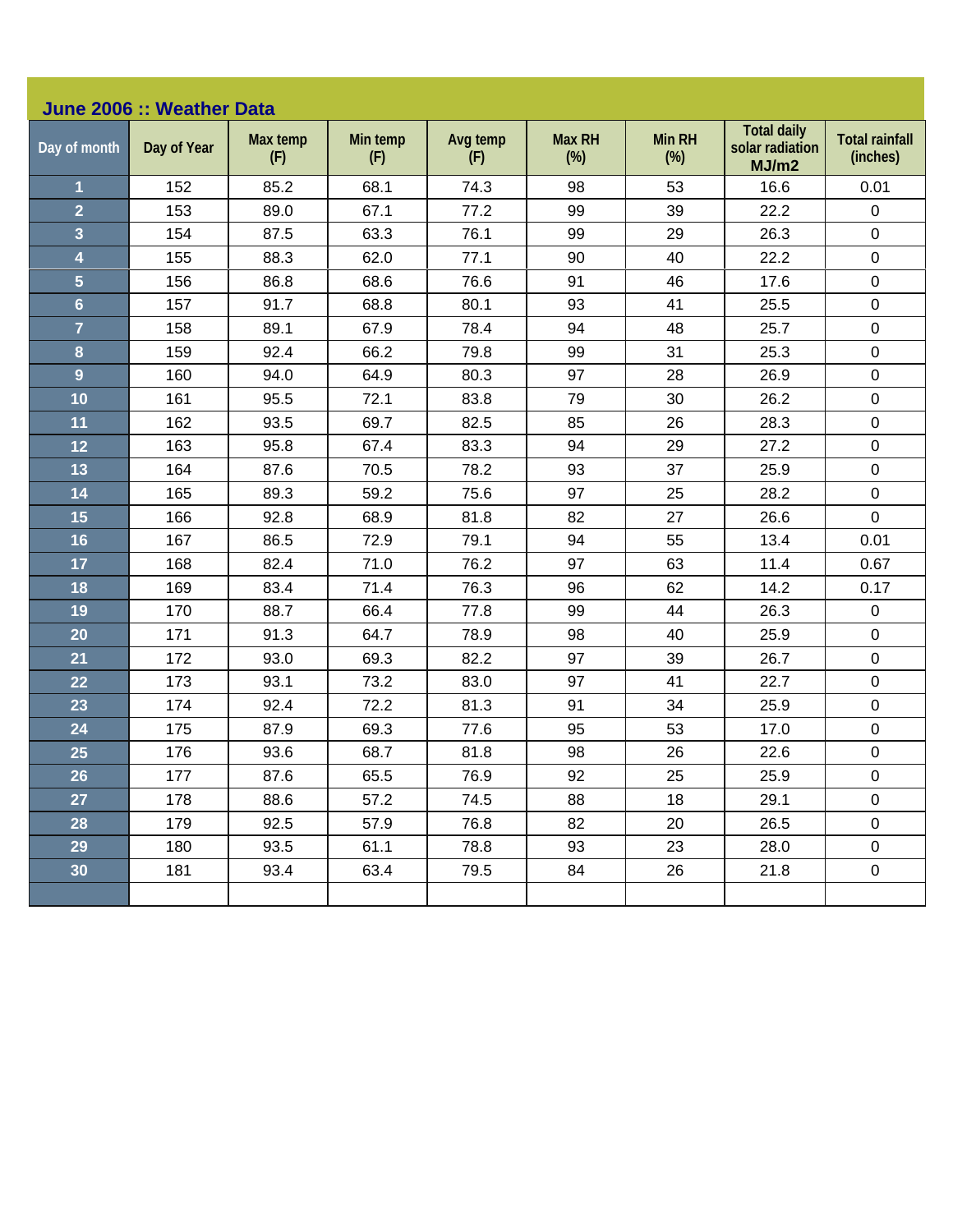| July 2006:: Weather Data |  |  |
|--------------------------|--|--|

| Day of month            | Day of Year | Max temp<br>(F) | Min temp<br>(F) | Avg temp<br>(F) | <b>Max RH</b><br>$(\%)$ | Min RH<br>(%) | <b>Total daily</b><br>solar radiation<br>MJ/m2 | <b>Total rainfall</b><br>(inches) |
|-------------------------|-------------|-----------------|-----------------|-----------------|-------------------------|---------------|------------------------------------------------|-----------------------------------|
| $\overline{\mathbf{1}}$ | 182         | 85.2            | 68.1            | 74.3            | 98                      | 53            | 16.6                                           | 0.01                              |
| $\overline{2}$          | 183         | 89.0            | 67.1            | 77.2            | 99                      | 39            | 22.2                                           | $\mathbf 0$                       |
| $\overline{\mathbf{3}}$ | 184         | 87.5            | 63.3            | 76.1            | 99                      | 29            | 26.3                                           | $\pmb{0}$                         |
| 4                       | 185         | 88.3            | 62.0            | 77.1            | 90                      | 40            | 22.2                                           | $\mathbf 0$                       |
| 5                       | 186         | 86.8            | 68.6            | 76.6            | 91                      | 46            | 17.6                                           | $\pmb{0}$                         |
| $6\phantom{a}$          | 187         | 91.7            | 68.8            | 80.1            | 93                      | 41            | 25.5                                           | $\pmb{0}$                         |
| $\overline{7}$          | 188         | 89.1            | 67.9            | 78.4            | 94                      | 48            | 25.7                                           | $\pmb{0}$                         |
| 8                       | 189         | 92.4            | 66.2            | 79.8            | 99                      | 31            | 25.3                                           | $\boldsymbol{0}$                  |
| 9                       | 190         | 94.0            | 64.9            | 80.3            | 97                      | 28            | 26.9                                           | $\mathbf 0$                       |
| 10                      | 191         | 95.5            | 72.1            | 83.8            | 79                      | 30            | 26.2                                           | $\pmb{0}$                         |
| 11                      | 192         | 93.5            | 69.7            | 82.5            | 85                      | 26            | 28.3                                           | $\pmb{0}$                         |
| 12                      | 193         | 95.8            | 67.4            | 83.3            | 94                      | 29            | 27.2                                           | $\pmb{0}$                         |
| 13                      | 194         | 87.6            | 70.5            | 78.2            | 93                      | 37            | 25.9                                           | $\mathbf 0$                       |
| 14                      | 195         | 89.3            | 59.2            | 75.6            | 97                      | 25            | 28.2                                           | $\pmb{0}$                         |
| 15                      | 196         | 92.8            | 68.9            | 81.8            | 82                      | 27            | 26.6                                           | $\mathbf 0$                       |
| 16                      | 197         | 86.5            | 72.9            | 79.1            | 94                      | 55            | 13.4                                           | 0.01                              |
| 17                      | 198         | 82.4            | 71.0            | 76.2            | 97                      | 63            | 11.4                                           | 0.67                              |
| 18                      | 199         | 83.4            | 71.4            | 76.3            | 96                      | 62            | 14.2                                           | 0.17                              |
| 19                      | 200         | 88.7            | 66.4            | 77.8            | 99                      | 44            | 26.3                                           | $\pmb{0}$                         |
| 20                      | 201         | 91.3            | 64.7            | 78.9            | 98                      | 40            | 25.9                                           | $\mathbf 0$                       |
| 21                      | 202         | 93.0            | 69.3            | 82.2            | 97                      | 39            | 26.7                                           | $\boldsymbol{0}$                  |
| 22                      | 203         | 93.1            | 73.2            | 83.0            | 97                      | 41            | 22.7                                           | $\mathbf 0$                       |
| 23                      | 204         | 92.4            | 72.2            | 81.3            | 91                      | 34            | 25.9                                           | $\boldsymbol{0}$                  |
| 24                      | 205         | 87.9            | 69.3            | 77.6            | 95                      | 53            | 17.0                                           | $\mathbf 0$                       |
| 25                      | 206         | 93.6            | 68.7            | 81.8            | 98                      | 26            | 22.6                                           | $\mathbf 0$                       |
| 26                      | 207         | 87.6            | 65.5            | 76.9            | 92                      | 25            | 25.9                                           | $\pmb{0}$                         |
| 27                      | 208         | 88.6            | 57.2            | 74.5            | 88                      | 18            | 29.1                                           | $\mathbf 0$                       |
| 28                      | 209         | 92.5            | 57.9            | 76.8            | 82                      | 20            | 26.5                                           | $\mathbf 0$                       |
| 29                      | 210         | 93.5            | 61.1            | 78.8            | 93                      | 23            | 28.0                                           | $\mathbf 0$                       |
| 30                      | 211         | 93.4            | 63.4            | 79.5            | 84                      | 26            | 21.8                                           | $\pmb{0}$                         |
| 31                      | 212         | 85.2            | 68.1            | 74.3            | 98                      | 53            | 16.6                                           | 0.01                              |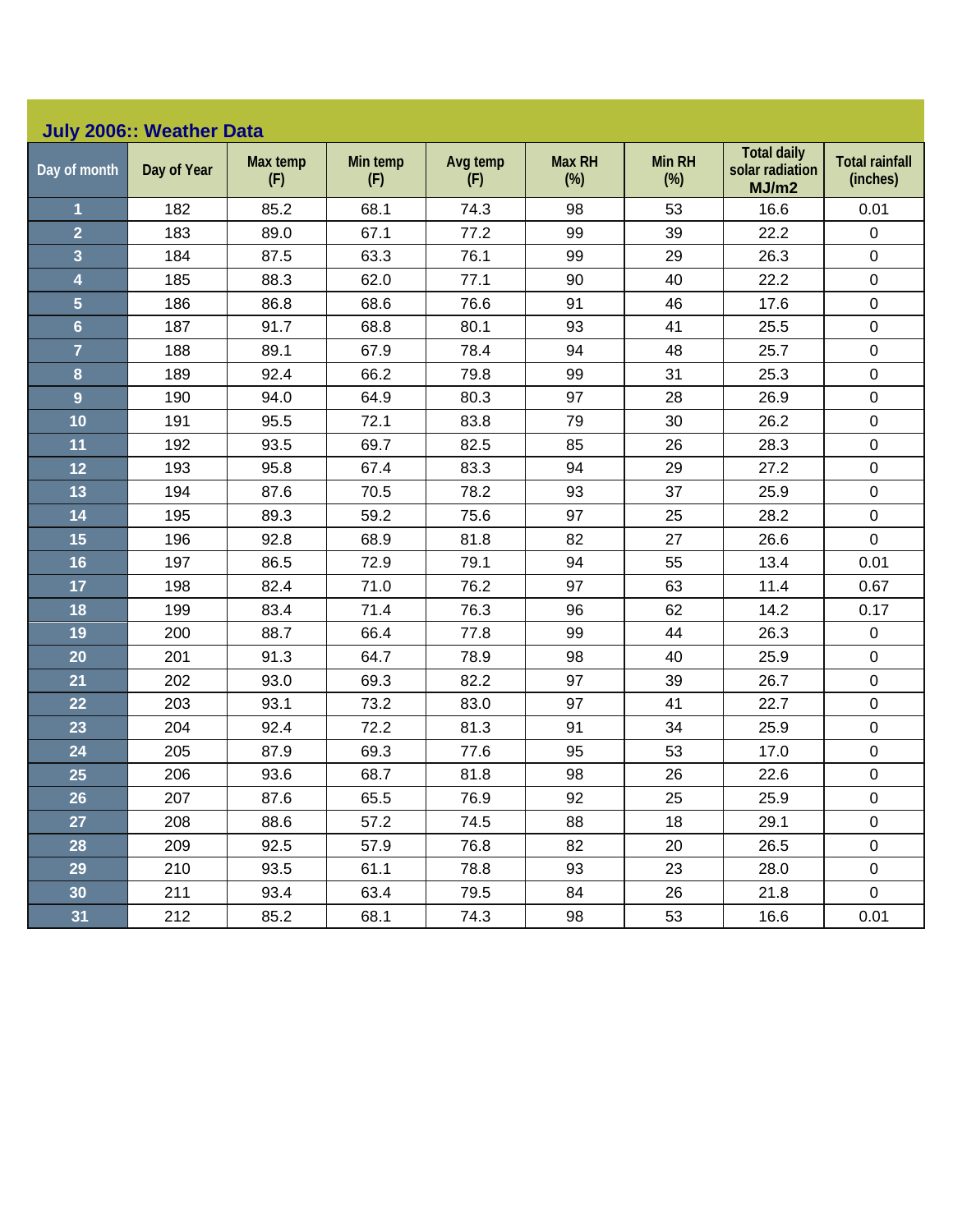| <b>August 2006 :: Weather Data</b> |             |                 |                 |                 |                         |                         |                                                |                                   |  |
|------------------------------------|-------------|-----------------|-----------------|-----------------|-------------------------|-------------------------|------------------------------------------------|-----------------------------------|--|
| Day of month                       | Day of Year | Max temp<br>(F) | Min temp<br>(F) | Avg temp<br>(F) | <b>Max RH</b><br>$(\%)$ | <b>Min RH</b><br>$(\%)$ | <b>Total daily</b><br>solar radiation<br>MJ/m2 | <b>Total rainfall</b><br>(inches) |  |
| $\mathbf{1}$                       | 213         | 94.8            | 75.1            | 83.8            | 97                      | 39                      | 24.9                                           | $\pmb{0}$                         |  |
| $\overline{2}$                     | 214         | 93.7            | 73.6            | 83.4            | 97                      | 43                      | 24.5                                           | $\pmb{0}$                         |  |
| 3                                  | 215         | 95.3            | 72.5            | 83.5            | 95                      | 42                      | 24.1                                           | $\pmb{0}$                         |  |
| $\overline{\mathbf{4}}$            | 216         | 97.6            | 73.9            | 85.1            | 94                      | 31                      | 25.4                                           | $\pmb{0}$                         |  |
| $\overline{5}$                     | 217         | 96.9            | 71.7            | 85.5            | 96                      | 34                      | 24.2                                           | $\pmb{0}$                         |  |
| $6\phantom{a}$                     | 218         | 95.3            | 73.2            | 85.5            | 92                      | 42                      | 23.9                                           | $\mathbf 0$                       |  |
| $\overline{7}$                     | 219         | 89.9            | 74.6            | 79.8            | 93                      | 56                      | 18.3                                           | 0.01                              |  |
| 8                                  | 220         | 95.7            | 73.5            | 84.6            | 96                      | 36                      | 25.3                                           | $\pmb{0}$                         |  |
| $\overline{9}$                     | 221         | 98.5            | 76.5            | 87.1            | 92                      | 33                      | 25.4                                           | $\pmb{0}$                         |  |
| 10                                 | 222         | 99.0            | 76.9            | 87.2            | 88                      | 33                      | 25.4                                           | $\pmb{0}$                         |  |
| 11                                 | 223         | 97.4            | 74.2            | 85.5            | 95                      | 36                      | 24.5                                           | $\pmb{0}$                         |  |
| 12                                 | 224         | 97.7            | 75.9            | 86.2            | 91                      | 35                      | 23.5                                           | $\pmb{0}$                         |  |
| 13                                 | 225         | 98.4            | 75.0            | 86.1            | 93                      | 30                      | 25.2                                           | $\pmb{0}$                         |  |
| 14                                 | 226         | 99.0            | 74.3            | 85.4            | 94                      | 25                      | 23.7                                           | $\pmb{0}$                         |  |
| 15                                 | 227         | 101.7           | 75.2            | 87.5            | 88                      | 21                      | 24.4                                           | $\pmb{0}$                         |  |
| 16                                 | 228         | 101.6           | 72.5            | 87.5            | 88                      | 26                      | 25.4                                           | $\mathbf 0$                       |  |
| 17                                 | 229         | 101.3           | 73.4            | 85.6            | 92                      | 30                      | 22.5                                           | 0.01                              |  |
| 18                                 | 230         | 99.5            | 74.2            | 87.0            | 91                      | 31                      | 22.7                                           | $\pmb{0}$                         |  |
| 19                                 | 231         | 98.1            | 73.1            | 86.8            | 90                      | 33                      | 21.1                                           | $\pmb{0}$                         |  |
| 20                                 | 232         | 99.4            | 77.7            | 87.9            | 82                      | 29                      | 21.7                                           | $\pmb{0}$                         |  |
| 21                                 | 233         | 100.6           | 76.4            | 88.3            | 88                      | 29                      | 23.2                                           | $\overline{0}$                    |  |
| 22                                 | 234         | 93.9            | 73.0            | 79.3            | 96                      | 43                      | 11.0                                           | 0.18                              |  |
| 23                                 | 235         | 94.5            | 72.3            | 82.2            | 98                      | 41                      | 22.5                                           | 0.01                              |  |
| 24                                 | 236         | 97.0            | 76.1            | 85.4            | 88                      | 37                      | 21.8                                           | $\pmb{0}$                         |  |
| 25                                 | 237         | 98.1            | 75.6            | 86.3            | 94                      | 37                      | 23.1                                           | $\pmb{0}$                         |  |
| 26                                 | 238         | 97.2            | 76.8            | 84.4            | 94                      | 37                      | 21.3                                           | $\pmb{0}$                         |  |
| 27                                 | 239         | 97.7            | 76.5            | 84.6            | 94                      | 36                      | 18.0                                           | $\mathbf 0$                       |  |
| 28                                 | 240         | 91.5            | 75.6            | 81.63           | 96                      | 48                      | 17.5                                           | 0.12                              |  |
| 29                                 | 241         | 87.4            | 72.4            | 78.7            | 98                      | 43                      | 14.2                                           | 0.01                              |  |
| 30                                 | 242         | 87.6            | 61.6            | 75.1            | 94                      | 31                      | 24.6                                           | $\mathbf 0$                       |  |
| 31                                 | 243         | 93.0            | 60.5            | 77.2            | 96                      | 28                      | 23.2                                           | $\pmb{0}$                         |  |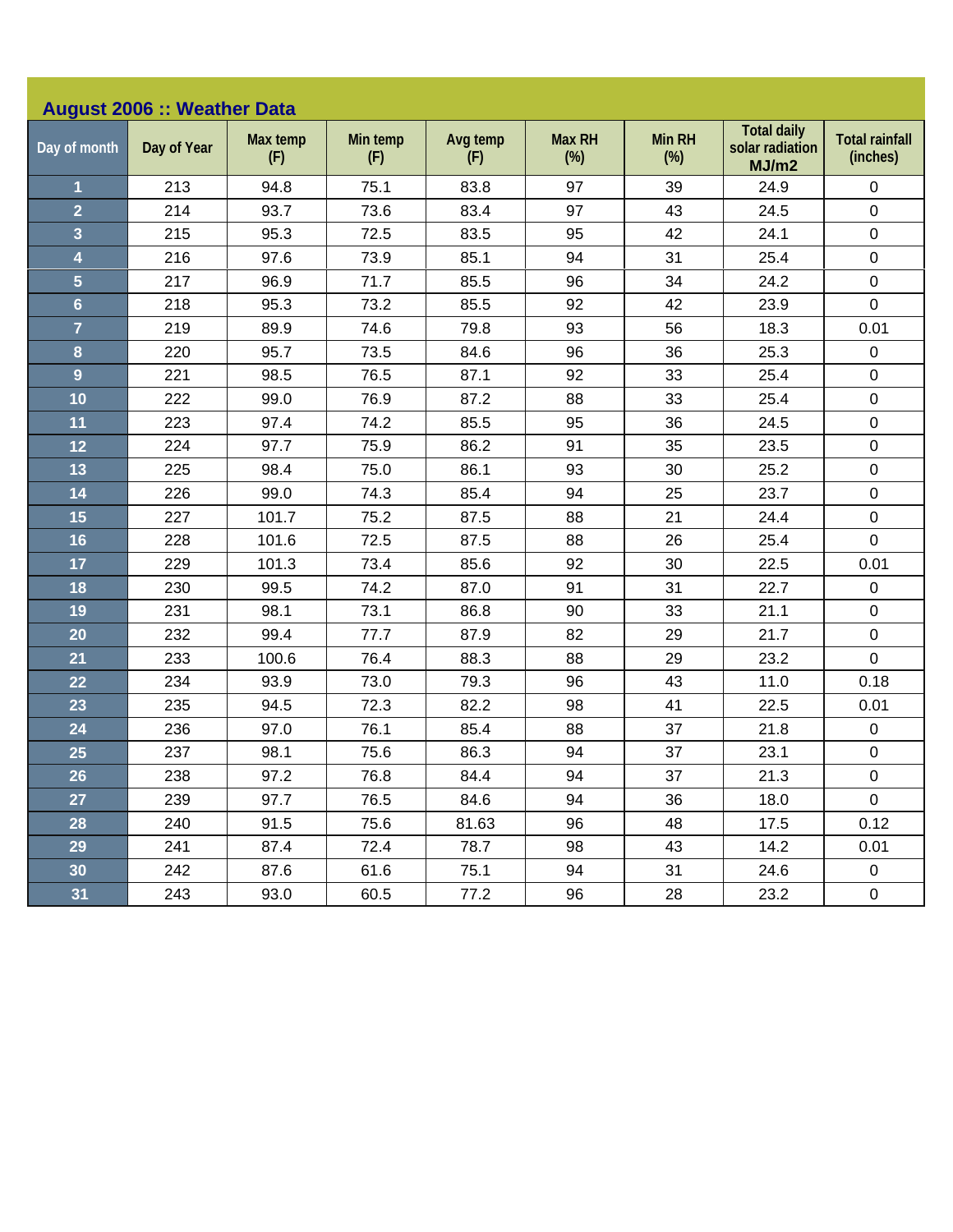| September 2006 :: Weather Data |             |                 |                 |                 |                         |                         |                                                |                                   |
|--------------------------------|-------------|-----------------|-----------------|-----------------|-------------------------|-------------------------|------------------------------------------------|-----------------------------------|
| Day of month                   | Day of Year | Max temp<br>(F) | Min temp<br>(F) | Avg temp<br>(F) | <b>Max RH</b><br>$(\%)$ | <b>Min RH</b><br>$(\%)$ | <b>Total daily</b><br>solar radiation<br>MJ/m2 | <b>Total rainfall</b><br>(inches) |
| $\mathbf{1}$                   | 244         | 92.4            | 65.5            | 78.7            | 87                      | 28                      | 20.5                                           | $\mathbf 0$                       |
| $\overline{2}$                 | 245         | 88.6            | 64.8            | 76.9            | 92                      | 38                      | 18.7                                           | $\pmb{0}$                         |
| $\overline{\mathbf{3}}$        | 246         | 86.6            | 69.9            | 76.8            | 87                      | 43                      | 11.2                                           | $\pmb{0}$                         |
| $\overline{\mathbf{4}}$        | 247         | 78.8            | 67.2            | 73.1            | 91                      | 53                      | 8.4                                            | $\pmb{0}$                         |
| $\overline{5}$                 | 248         | 85.2            | 66.8            | 73.5            | 95                      | 44                      | 13.1                                           | $\pmb{0}$                         |
| $6\phantom{a}$                 | 249         | 86.2            | 61.4            | 73.7            | 79                      | 31                      | 20.3                                           | $\pmb{0}$                         |
| $\overline{7}$                 | 250         | 88.5            | 58.7            | 73.4            | 93                      | 24                      | 22.3                                           | $\pmb{0}$                         |
| $\bf{8}$                       | 251         | 91.2            | 59.7            | 75.6            | 88                      | 24                      | 16.6                                           | $\pmb{0}$                         |
| $\overline{9}$                 | 252         | 89.3            | 63.6            | 77.1            | 86                      | 35                      | 12.6                                           | $\pmb{0}$                         |
| 10                             | 253         | 89.8            | 65.6            | 77.3            | 95                      | 45                      | 14.4                                           | $\pmb{0}$                         |
| 11                             | 254         | 92.6            | 70.7            | 78.8            | 97                      | 43                      | 14.1                                           | $\pmb{0}$                         |
| 12                             | 255         | 92.0            | 69.7            | 80.3            | 95                      | 34                      | 19.9                                           | $\pmb{0}$                         |
| 13                             | 256         | 84.5            | 59.3            | 71.6            | 93                      | 29                      | 23.2                                           | $\mathbf 0$                       |
| 14                             | 257         | 89.5            | 54.2            | 72.8            | 98                      | 22                      | 23.3                                           | $\pmb{0}$                         |
| 15                             | 258         | 93.7            | 59.8            | 78.6            | 84                      | 27                      | 22.0                                           | $\pmb{0}$                         |
| 16                             | 259         | 94.7            | 75.5            | 84.0            | 93                      | 42                      | 14.9                                           | $\mathbf 0$                       |
| 17                             | 260         | 91.9            | 73.1            | 80.9            | 98                      | 47                      | 12.1                                           | 0.77                              |
| 18                             | 261         | 75.9            | 64.5            | 71.2            | 98                      | 74                      | 7.2                                            | 0.71                              |
| 19                             | 262         | 86.4            | 56.9            | 69.7            | 99                      | 20                      | 22.7                                           | $\pmb{0}$                         |
| 20                             | 263         | 85.0            | 53.8            | 68.8            | 92                      | 24                      | 22.8                                           | $\mathbf 0$                       |
| 21                             | 264         | 85.6            | 55.0            | 73.0            | 94                      | 48                      | 18.1                                           | $\pmb{0}$                         |
| 22                             | 265         | 93.3            | 78.4            | 84.7            | 86                      | 47                      | 14.8                                           | $\mathbf 0$                       |
| 23                             | 266         | 87.8            | 73.4            | 81.3            | 89                      | 61                      | 10.8                                           | 0.12                              |
| 24                             | 267         | 78.2            | 62.3            | 69.8            | 87                      | 33                      | 19.0                                           | $\pmb{0}$                         |
| 25                             | 268         | 80.4            | 50.9            | 64.3            | 99                      | 22                      | 22.2                                           | $\pmb{0}$                         |
| 26                             | 269         | 86.1            | 51.5            | 69.2            | 97                      | 22                      | 21.9                                           | $\pmb{0}$                         |
| 27                             | 270         | 85.3            | 60.5            | 72.1            | 74                      | 34                      | 14.8                                           | $\mathbf 0$                       |
| 28                             | 271         | 79.9            | 55.5            | 69.9            | 87                      | 19                      | 21.3                                           | $\mathsf 0$                       |
| 29                             | 272         | 83.6            | 48.6            | 66.3            | 92                      | 27                      | 21.0                                           | $\mathsf 0$                       |
| 30                             | 273         | 91.8            | 67.5            | 78.4            | 95                      | 37                      | 18.5                                           | $\pmb{0}$                         |
|                                |             |                 |                 |                 |                         |                         |                                                |                                   |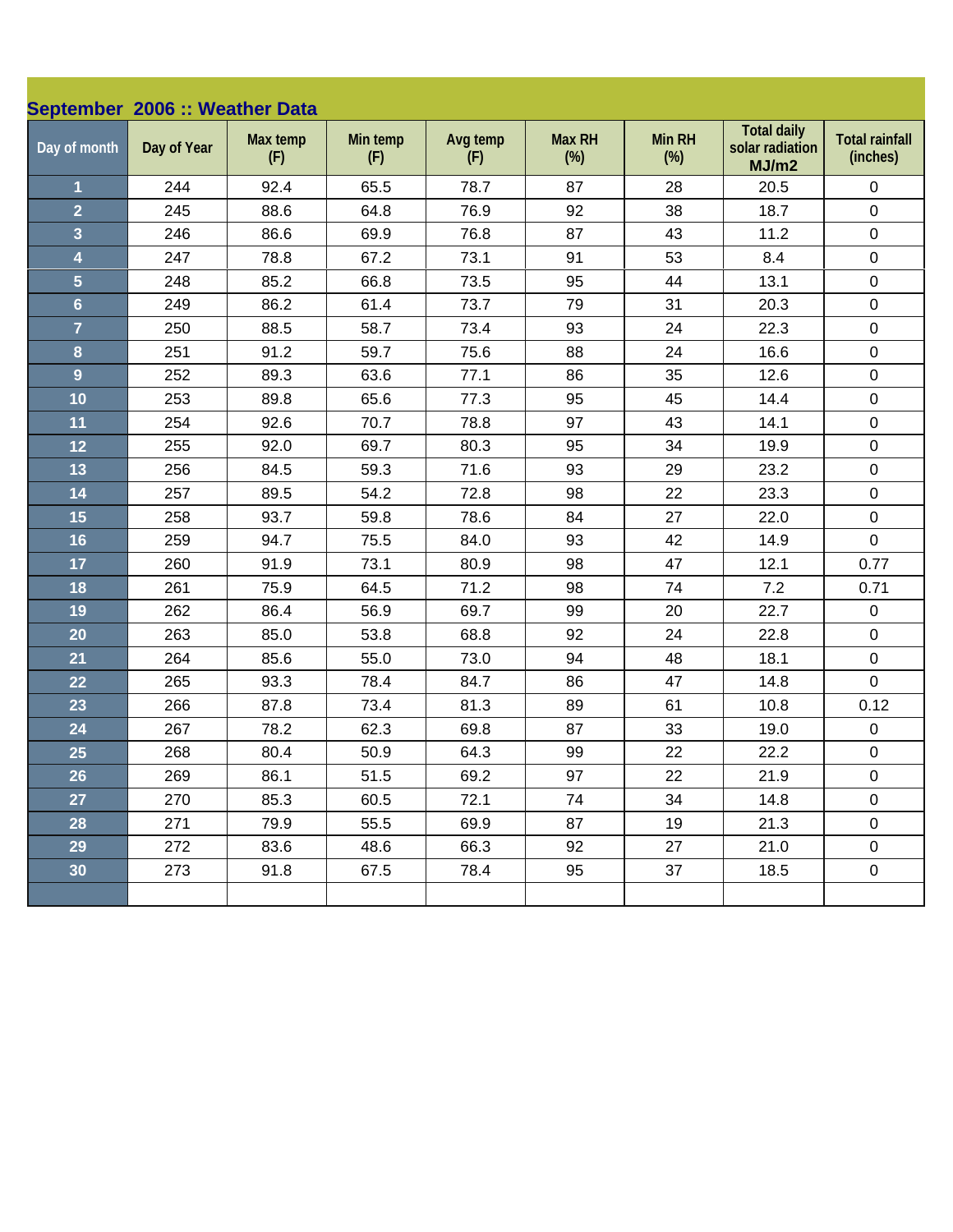|                         | <b>October 2006 :: Weather Data</b> |                 |                 |                 |                         |                         |                                                |                                   |  |  |
|-------------------------|-------------------------------------|-----------------|-----------------|-----------------|-------------------------|-------------------------|------------------------------------------------|-----------------------------------|--|--|
| Day of month            | Day of Year                         | Max temp<br>(F) | Min temp<br>(F) | Avg temp<br>(F) | <b>Max RH</b><br>$(\%)$ | <b>Min RH</b><br>$(\%)$ | <b>Total daily</b><br>solar radiation<br>MJ/m2 | <b>Total rainfall</b><br>(inches) |  |  |
| $\mathbf{1}$            | 275                                 | 91.2            | 68.7            | 78.3            | 97                      | 38                      | 18.2                                           | $\mathbf 0$                       |  |  |
| $\overline{2}$          | 276                                 | 88.6            | 67.4            | 76.6            | 98                      | 41                      | 12.4                                           | $\mathbf 0$                       |  |  |
| $\overline{\mathbf{3}}$ | 277                                 | 90.6            | 69.0            | 77.6            | 99                      | 33                      | 17.9                                           | $\pmb{0}$                         |  |  |
| $\overline{\mathbf{4}}$ | 278                                 | 90.7            | 62.3            | 76.5            | 98                      | 36                      | 18.6                                           | $\pmb{0}$                         |  |  |
| $\overline{5}$          | 279                                 | 94.2            | 63.8            | 78.1            | 93                      | 24                      | 18.1                                           | $\pmb{0}$                         |  |  |
| $6\phantom{a}$          | 280                                 | 83.3            | 64.2            | 73.0            | 82                      | 32                      | 19.3                                           | $\pmb{0}$                         |  |  |
| $\overline{7}$          | 281                                 | 80.9            | 47.3            | 63.9            | 98                      | 19                      | 20.5                                           | $\pmb{0}$                         |  |  |
| 8                       | 282                                 | 82.9            | 45.5            | 63.6            | 95                      | 16                      | 19.8                                           | $\pmb{0}$                         |  |  |
| $\overline{9}$          | 283                                 | 85.7            | 50.4            | 68.4            | 96                      | 24                      | 18.9                                           | $\mathbf 0$                       |  |  |
| 10                      | 284                                 | 69.6            | 61.0            | 64.9            | 98                      | 50                      | 2.4                                            | 0.74                              |  |  |
| 11                      | 285                                 | 79.7            | 59.8            | 67.6            | 97                      | 37                      | 19.3                                           | $\pmb{0}$                         |  |  |
| 12                      | 286                                 | 66.0            | 52.5            | 59.7            | 92                      | 60                      | 5.1                                            | $\pmb{0}$                         |  |  |
| 13                      | 287                                 | 74.4            | 42.2            | 56.5            | 99                      | 29                      | 19.6                                           | $\mathbf 0$                       |  |  |
| 14                      | 288                                 | 72.3            | 46.7            | 59.4            | 97                      | 33                      | 10.4                                           | 0.01                              |  |  |
| 15                      | 289                                 | 74.2            | 61.5            | 67.3            | 96                      | 63                      | 3.9                                            | 0.01                              |  |  |
| 16                      | 290                                 | 72.7            | 64.6            | 70.6            | 98                      | 91                      | 3.3                                            | 0.61                              |  |  |
| 17                      | 291                                 | 86.9            | 63.3            | 72.6            | 99                      | 35                      | 18.0                                           | $\mathbf 0$                       |  |  |
| 18                      | 292                                 | 88.4            | 63.7            | 74.8            | 99                      | 52                      | 15.6                                           | 0.03                              |  |  |
| 19                      | 293                                 | 63.1            | 46.6            | 55.4            | 96                      | 41                      | 12.6                                           | 0.10                              |  |  |
| 20                      | 294                                 | 67.5            | 37.1            | 51.6            | 99                      | 36                      | 18.9                                           | $\pmb{0}$                         |  |  |
| 21                      | 295                                 | 76.9            | 47.2            | 61.1            | 93                      | 59                      | 11.4                                           | $\mathbf 0$                       |  |  |
| 22                      | 296                                 | 63.2            | 41.6            | 51.8            | 89                      | 28                      | 18.4                                           | $\pmb{0}$                         |  |  |
| 23                      | 297                                 | 69.6            | 33.6            | 51.4            | 98                      | 24                      | 18.3                                           | $\mathbf 0$                       |  |  |
| 24                      | 298                                 | 74.6            | 47.1            | 60.4            | 96                      | 33                      | 15.7                                           | 0.12                              |  |  |
| 25                      | 299                                 | 62.4            | 55.8            | 59.0            | 99                      | 89                      | 1.5                                            | 1.39                              |  |  |
| 26                      | 300                                 | 83.7            | 62.7            | 71.8            | 99                      | 66                      | 10.3                                           | 0.02                              |  |  |
| 27                      | 301                                 | 72.2            | 50.7            | 59.4            | 91                      | 41                      | 10.2                                           | $\mathbf 0$                       |  |  |
| 28                      | 302                                 | 73.2            | 43.6            | 57.2            | 97                      | 30                      | 17.2                                           | $\pmb{0}$                         |  |  |
| 29                      | 303                                 | 77.6            | 49.4            | 63.0            | 86                      | 28                      | 17.3                                           | $\pmb{0}$                         |  |  |
| 30                      | 304                                 | 76.7            | 58.2            | 66.7            | 95                      | 53                      | 11.3                                           | $\mathsf 0$                       |  |  |
| 31                      | 305                                 | 80.7            | 49.7            | 66.9            | 95                      | 55                      | 12.2                                           | $\pmb{0}$                         |  |  |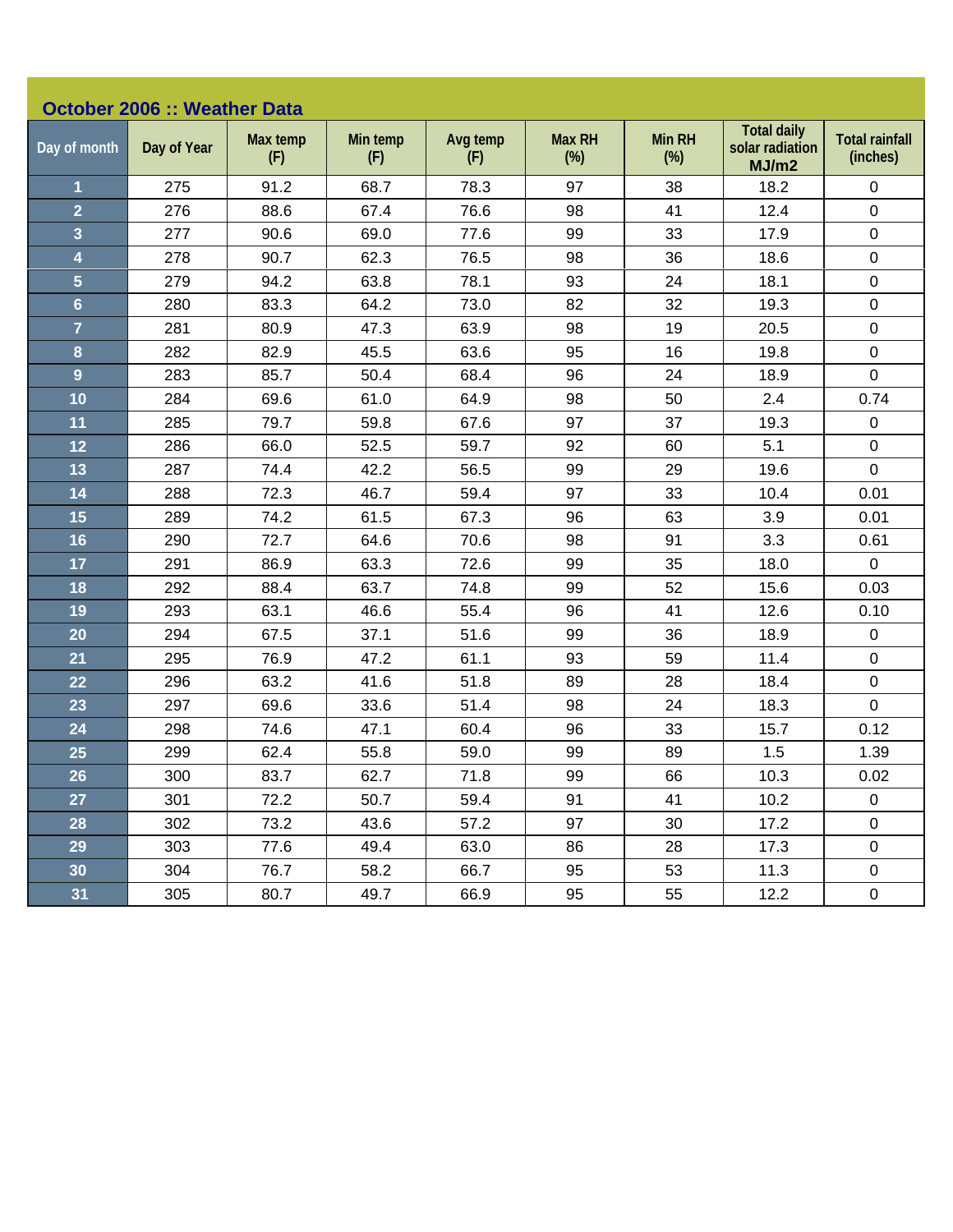| <b>November 2006 :: Weather Data</b> |             |                 |                 |                 |                         |                         |                                                |                                   |  |
|--------------------------------------|-------------|-----------------|-----------------|-----------------|-------------------------|-------------------------|------------------------------------------------|-----------------------------------|--|
| Day of month                         | Day of Year | Max temp<br>(F) | Min temp<br>(F) | Avg temp<br>(F) | <b>Max RH</b><br>$(\%)$ | <b>Min RH</b><br>$(\%)$ | <b>Total daily</b><br>solar radiation<br>MJ/m2 | <b>Total rainfall</b><br>(inches) |  |
| $\mathbf{1}$                         | 306         | 51.5            | 47.7            | 49.2            | 99                      | 77                      | 2.3                                            | 0.69                              |  |
| $\overline{2}$                       | 307         | 56.0            | 38.5            | 46.7            | 97                      | 32                      | 15.0                                           | $\pmb{0}$                         |  |
| $\overline{\mathbf{3}}$              | 308         | 60.6            | 30.6            | 44.4            | 98                      | 28                      | 16.9                                           | $\mathbf 0$                       |  |
| 4                                    | 309         | 67.0            | 37.0            | 51.6            | 93                      | 39                      | 11.1                                           | $\mathbf 0$                       |  |
| $\overline{5}$                       | 310         | 75.6            | 51.6            | 64.1            | 97                      | 60                      | 12.5                                           | 0.14                              |  |
| $6\phantom{a}$                       | 311         | 66.1            | 54.6            | 60.4            | 99                      | 85                      | 2.7                                            | 1.32                              |  |
| $\overline{7}$                       | 312         | 71.0            | 48.5            | 57.7            | 99                      | 44                      | 15.1                                           | $\pmb{0}$                         |  |
| 8                                    | 313         | 80.9            | 53.4            | 65.7            | 96                      | 41                      | 14.9                                           | $\mathbf 0$                       |  |
| $\overline{9}$                       | 314         | 78.7            | 59.8            | 69.4            | 98                      | 67                      | 9.5                                            | $\pmb{0}$                         |  |
| 10                                   | 315         | 84.0            | 54.4            | 72.1            | 93                      | 54                      | 11.1                                           | $\pmb{0}$                         |  |
| 11                                   | 316         | 59.0            | 36.6            | 48.9            | 96                      | 39                      | 15.6                                           | $\pmb{0}$                         |  |
| 12                                   | 317         | 63.2            | 32.1            | 48.7            | 99                      | 35                      | 15.7                                           | $\pmb{0}$                         |  |
| 13                                   | 318         | 72.1            | 50.1            | 59.3            | 98                      | 51                      | 12.6                                           | $\pmb{0}$                         |  |
| 14                                   | 319         | 79.4            | 53.4            | 67.6            | 99                      | 44                      | 11.4                                           | $\mathbf 0$                       |  |
| 15                                   | 320         | 72.9            | 43.3            | 54.7            | 89                      | 43                      | 4.9                                            | 0.02                              |  |
| 16                                   | 321         | 55.9            | 35.3            | 43.1            | 93                      | 36                      | 15.1                                           | $\pmb{0}$                         |  |
| 17                                   | 322         | 66.5            | 30.6            | 46.5            | 99                      | 23                      | 13.6                                           | $\pmb{0}$                         |  |
| 18                                   | 323         | 70.3            | 37.2            | 51.5            | 99                      | 26                      | 14.3                                           | $\pmb{0}$                         |  |
| 19                                   | 324         | 61.6            | 38.5            | 47.3            | 77                      | 25                      | 14.4                                           | $\pmb{0}$                         |  |
| 20                                   | 325         | 57.8            | 31.1            | 41.8            | 95                      | 17                      | 15.0                                           | $\pmb{0}$                         |  |
| 21                                   | 326         | 64.1            | 29.7            | 45.9            | 92                      | 20                      | 14.8                                           | $\pmb{0}$                         |  |
| 22                                   | 327         | 71.1            | 41.3            | 54.1            | 81                      | 33                      | 14.1                                           | $\pmb{0}$                         |  |
| 23                                   | 328         | 74.0            | 45.5            | 58.2            | 98                      | 47                      | 13.6                                           | $\pmb{0}$                         |  |
| 24                                   | 329         | 73.6            | 50.0            | 58.5            | 100                     | 53                      | 11.7                                           | $\pmb{0}$                         |  |
| 25                                   | 330         | 70.2            | 49.5            | 57.7            | 99                      | 50                      | 13.3                                           | $\pmb{0}$                         |  |
| 26                                   | 331         | 75.0            | 50.4            | 63.1            | 98                      | 47                      | 11.2                                           | $\pmb{0}$                         |  |
| 27                                   | 332         | 68.8            | 57.6            | 63.0            | 99                      | 80                      | 3.8                                            | 0.19                              |  |
| 28                                   | 333         | 75.0            | 62.3            | 66.4            | 98                      | 73                      | 5.8                                            | 0.39                              |  |
| 29                                   | 334         | 76.3            | 66.3            | 70.1            | 99                      | 66                      | 6.1                                            | $\pmb{0}$                         |  |
| 30                                   | 335         | 68.8            | 28.4            | 40.4            | 98                      | 70                      | 1.2                                            | 0.50                              |  |
|                                      |             |                 |                 |                 |                         |                         |                                                |                                   |  |